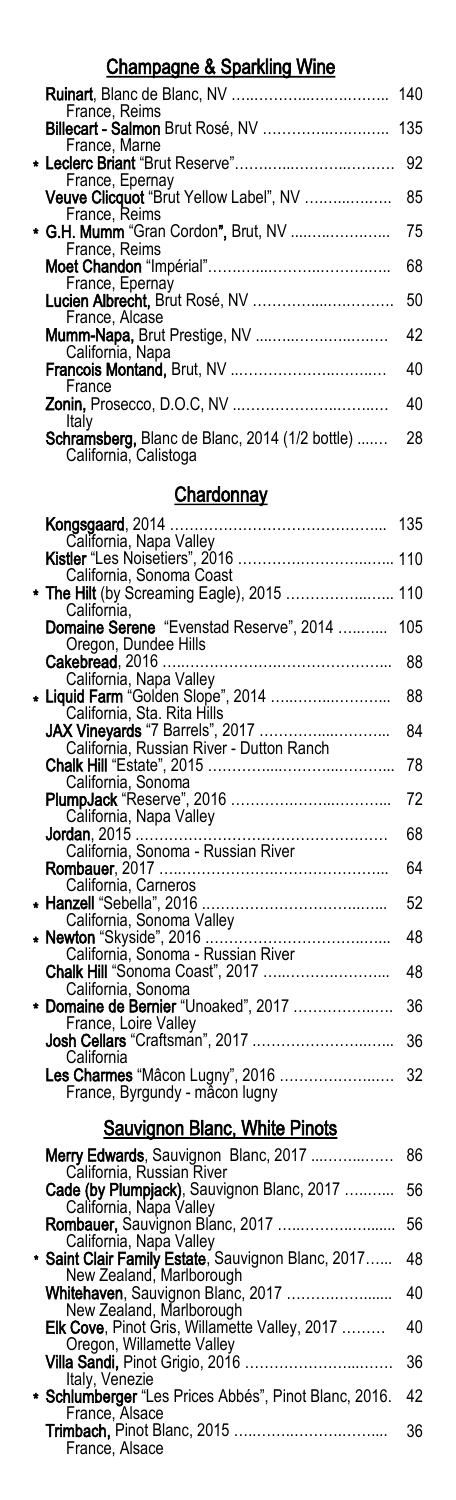# Alternative White & Rosé

| Ch. Beaucastel, Châteauneuf-du-Pape, 2015<br>France, Châteauneuf-du-Pape                           | 120 |
|----------------------------------------------------------------------------------------------------|-----|
| Vieux Télégrahe, Châteauneuf-du-Pape, 2016                                                         | 92  |
| France, Châteauneuf-du-Pape<br>* Vintage Tunina, Rare White Blend, 2013<br>Italy, Venezia - Giulia | 78  |
| Dr. H. Thanisch "Berncasteler Doctor", Riesling, 2014<br>Germany, Bernkastel - Mosel (Kabinett)    | 78  |
| * Domaine Bunam "Bandol", Rosé, 2017<br>France, Provence - Bandol                                  | 54  |
| Miner, Viognier, 2016<br>California, Napa - Oakville                                               | 48  |
| Château Pégau "Lône", Côte du Rhône, 2015                                                          | 48  |
| France, Côte du Rhône<br>* J.L. Chave "Cinca", Saint - Joseph, 2014                                | 78  |
| France, Côte du Rhône, Saint - Joseph                                                              | 40  |
| France, Provence<br>Copain, "Tous Resemble" Rosé, 2017                                             | 40  |
| California, Mendocino<br>* Prager "Hinter Der Burg", Grüner Veltliner, 2016                        | 48  |
| Áustria, Wachau<br>Pieropan "La Rocca", Soave Classico, 2015                                       | 42  |
| Italy, Soave<br><b>Banfi</b> "La Pettegola", Vermentino, 2017                                      | 40  |
| Italy, Toscana                                                                                     | 38  |
| Spain, Rias Baixas                                                                                 | 36  |
| Oregon<br><b>* Eroica</b> , Riesling, 2016                                                         | 36  |
| Washington, Columbia Valley<br>La Spinetta "Biancospino" Moscato, 2017                             | 36  |
| Italy, Piemonte                                                                                    |     |

#### Pinot Noir

| California, Sonoma County                                                                | 165 |
|------------------------------------------------------------------------------------------|-----|
| Dom Michel Magnien "Seuvrées", 2015  124                                                 |     |
| France, Gevrey-Chambertin<br>Merry Edwards "Flax Vineyard", 2016  122                    |     |
| California, Russian River<br>Dom Michel Gros "Les Chaliots", 2012                        | 115 |
| France, Nuits Saint George<br>Jean-Luc & Eric Burguet "Mes Favorites", 2014              | 110 |
| France, Gevrey-Chambertin                                                                | 98  |
| California, Russian River<br>Dutton Estate "Karmen Isabella Dutton Ranch", 2015          | 94  |
| California, Russian River<br>* Shea Wine Cellars "Shea Vineyards", 2014                  | 92  |
| Oregon, Willamette Valley<br>Follin "Les Vercots" Aloxe-Corton 1er Cru, 2011             | 89  |
| France, Burgundy Aloxe-Corton                                                            | 82  |
| Lioco (777 & Pommard clones), Pinot Noir, 2015<br>California, Sonoma Coast               |     |
| * Two Sisters "Lindsey's Vineyard", Pinot Noir, 2015<br>California, Santa Barbara County | 78  |
| Belle Glos "Clark & Telephone", 2016<br>California, Santa Maria Valley                   | 68  |
| <b>Penner Ash "Willamette", 2016</b><br>Oregon, Willamette Valley                        | 68  |
| Oregon, Willamette Valley                                                                | 62  |
| California, Russian River - Dutton Ranch                                                 | 58  |
|                                                                                          | 54  |
|                                                                                          | 52  |
| Oregon, Willamette Valley                                                                | 48  |
| California                                                                               | 48  |
| California, Monterey                                                                     | 40  |
| California, Sonoma - Monterey - Santa Barbara                                            |     |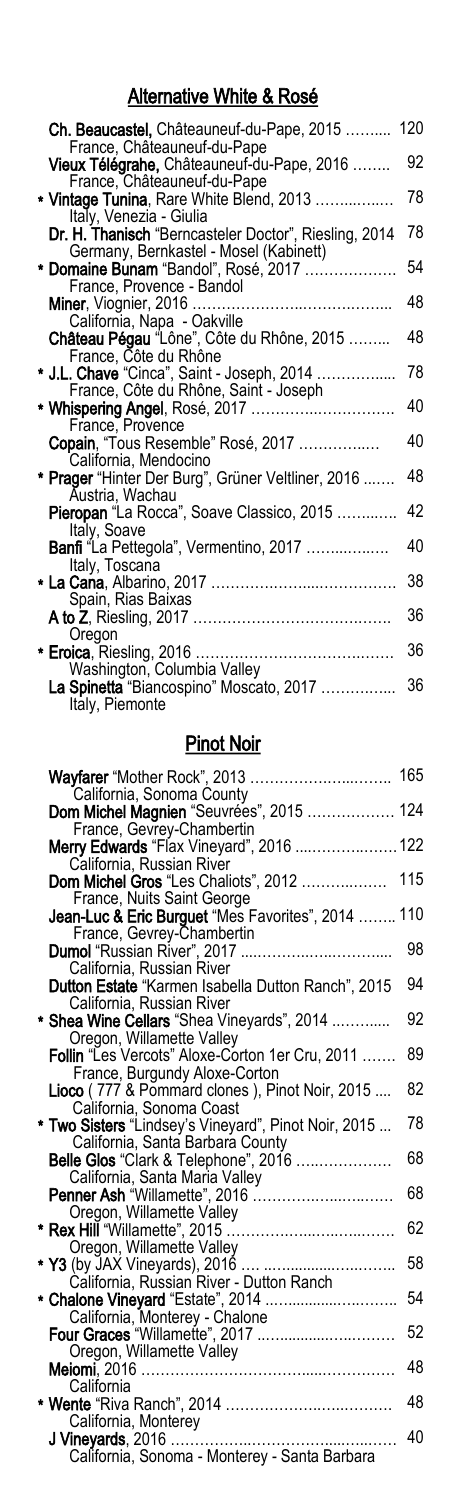### Cabernet Sauvignon

| Lewis Cellars, 2016                                                    | 170 |
|------------------------------------------------------------------------|-----|
| California, Napa Valley<br>Cade "Howell Mountain" (by Plumpjack), 2016 | 145 |
| California, Napa Valley                                                |     |
| <b>Altvs</b> , 2014                                                    | 125 |
| California, Napa Valley                                                |     |
| California, Napa Valley                                                | 115 |
|                                                                        | 110 |
|                                                                        |     |
|                                                                        | 105 |
| California, Napa                                                       |     |
| Silver Oak "Alexander Valley", 2014                                    | 105 |
| California, Sonoma                                                     |     |
| California, Alexander Valley                                           | 96  |
|                                                                        | 94  |
| California, Napa Valley                                                |     |
|                                                                        | 92  |
| California, Napa                                                       |     |
| * Miner "Emily's Cuvee" 2016                                           | 92  |
| California, Napa Valley - Oakville                                     | 88  |
| California, Oakville                                                   |     |
|                                                                        | 86  |
| California, Knights Valley                                             |     |
|                                                                        | 76  |
| California, Napa Valley                                                |     |
|                                                                        | 76  |
| California, Napa Valley                                                | 68  |
|                                                                        |     |
|                                                                        | 66  |
| California, Mt. Veeder                                                 |     |
|                                                                        | 56  |
| California, Paso Robles                                                |     |
| Steele "Red Hills Vineyard", 2016<br>California, Lake County           | 46  |
|                                                                        | 40  |
| California, Livermore Valley                                           |     |
|                                                                        |     |

### Bordeaux's & Red Blends

|            | Ch. Beaucastel, Châteauneuf-du-Pape, 2011<br>France, Châteauneuf-du-Pape             | 125 |
|------------|--------------------------------------------------------------------------------------|-----|
|            | Domaine du Pégau, Châteauneuf-du-Pape, 2014                                          | 115 |
|            | France, Châteauneuf-du-Pape<br>Vieux Télégrahe, Châteauneuf-du-Pape, 2015            | 105 |
|            | France, Châteauneuf-du-Pape<br>Les Cailloux, Châteauneuf-du-Pape, 2014               | 100 |
| California | France, Châteauneuf-du-Pape<br>"8 Years in the Desert" (Orin Swift), Red Blend, 2013 | 96  |
|            | Clos Beauregard "Grand Vin", 2012<br>France, Pomerol                                 | 84  |
|            | <b>Justin</b> "Isosceles", Cab based Bordeaux blend, 2015<br>California, Paso Robles | 84  |
|            | <b>* Ramey</b> "Claret", Cabernet blend, 2015<br>California, Napa Valley             | 72  |
|            | * Domaine Leon Barrel "Jadis", 2014<br>France, Faugères                              | 68  |
|            | * Domaine Bunam "Bandol", Mourvedre blend, 2014<br>France, Provence - Bandol         | 66  |
|            | Chateau Pégau "Maclura", Côte du Rhône, 2014<br>France, Côte du Rhône                | 64  |
|            | France, Rhone - Gigondas                                                             | 62  |
|            | Kuleto "Frog Prince", Bordeaux blend, 2015<br>California, Napa                       | 48  |
|            | * Lion Tamer (Hess Collection), Malbec blend, 2015<br>California, Napa Valley        | 48  |
|            | Gérard Bertrand "Corbières", GSM, 2014<br>France, Languedoc - Roussillion            | 36  |
|            |                                                                                      |     |